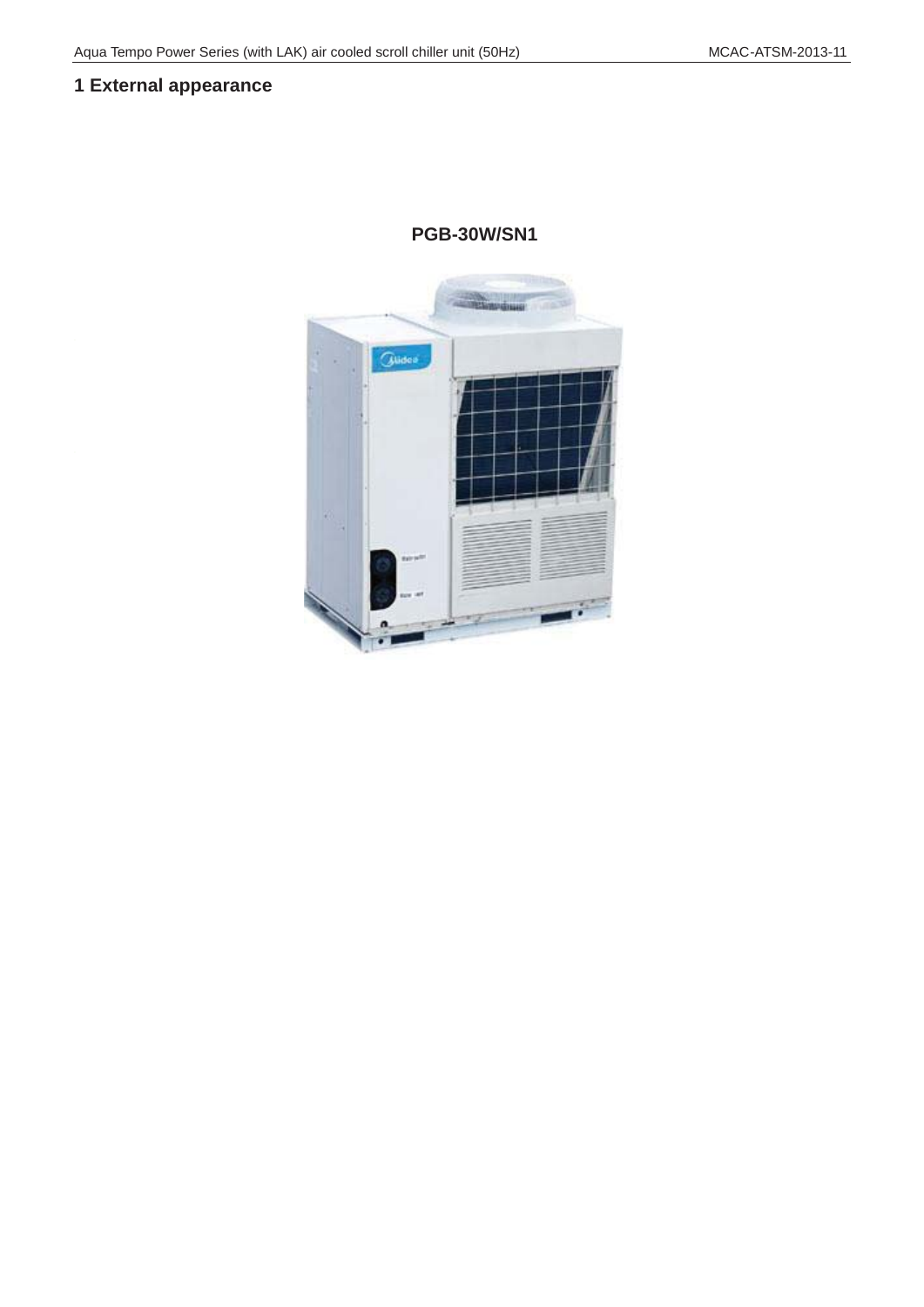| <b>Model</b>               |                                                       |                                 | PGS-35W/RN1L           |
|----------------------------|-------------------------------------------------------|---------------------------------|------------------------|
| <b>Cooling Capacity</b>    |                                                       | kW                              | 35                     |
| <b>Heating Capacity</b>    |                                                       | kW                              | 37                     |
| Power input                | Cooling                                               | kW                              | 11.5                   |
|                            | Cooling rated current                                 | A                               | 19.0                   |
|                            | Heating                                               | kW                              | 11.3                   |
|                            | Heating rated current                                 | A                               | 20.0                   |
| <b>EER</b>                 |                                                       | kW / kW                         | 3.04                   |
| COP                        |                                                       | kW / kW                         | 3.27                   |
| Power supply               |                                                       | V/Ph/Hz                         | 380-415/3/50           |
| Power supply               | Manual switch                                         | Α                               | 50                     |
|                            | Fuse                                                  | A                               | 36                     |
| Max. Input consumption     |                                                       | kW                              | 14                     |
| Rated current              |                                                       | A                               | 27                     |
| Max. starting current      |                                                       | A                               | 177                    |
| Compressor                 | <b>Type</b>                                           |                                 | Scroll (fixed speed)   |
|                            | <b>Brand</b>                                          |                                 | Danfoss                |
|                            | Model                                                 |                                 | SH140A4ALC             |
|                            | Quantity                                              | Piece                           | 1                      |
|                            | Capacity                                              | kW                              | 36.8                   |
|                            | Input                                                 | kW                              | 11.3                   |
|                            | Rate load Amps.(RLA)                                  | Α                               | 21.4                   |
|                            | Locked rotor Amp(LRA)                                 | Α                               | 147                    |
|                            | Refrigerant oil                                       | ml                              | 3300                   |
| Refrigerant                | Type                                                  |                                 | <b>R410A</b>           |
|                            | Refrigerant control                                   |                                 | EXV+ capillary         |
|                            | Weight                                                | kg                              | 5.4                    |
| Condenser<br>(Air side)    | <b>Type</b>                                           |                                 | Fin-coil               |
|                            | Number of rows                                        |                                 | $\overline{2}$         |
|                            | Fan motor model                                       |                                 | YDK550-6E              |
|                            | Quantity of fan motor                                 | Pieces                          | $\mathbf{1}$           |
|                            | Air flow                                              | $\times 10^3$ m <sup>3</sup> /h | 13.5                   |
|                            | Fan motor rated current                               | A                               | 3.7                    |
|                            | Fan motor input                                       | kW                              | 0.8                    |
| Evaporator<br>(Water side) | <b>Type</b>                                           |                                 | Double-pipe            |
|                            | Water pressure drop                                   | kPa                             | 55                     |
|                            | Volume                                                | L                               | $10$                   |
|                            | Water inlet/outlet pipeline<br>inside normal diameter | mm                              | <b>DN40</b>            |
|                            | Water flow                                            | $m^3/h$                         | 6                      |
|                            | Max. design pressure                                  | MPa                             | 1                      |
|                            | Water pipe connection type                            |                                 | Flexible joint(Flange) |
| Dimension                  | Net(D×H×W)                                            | mm                              | 1020×1770×980          |
|                            | Packing size(D×H×W)                                   | mm                              | 1070×1900×1030         |